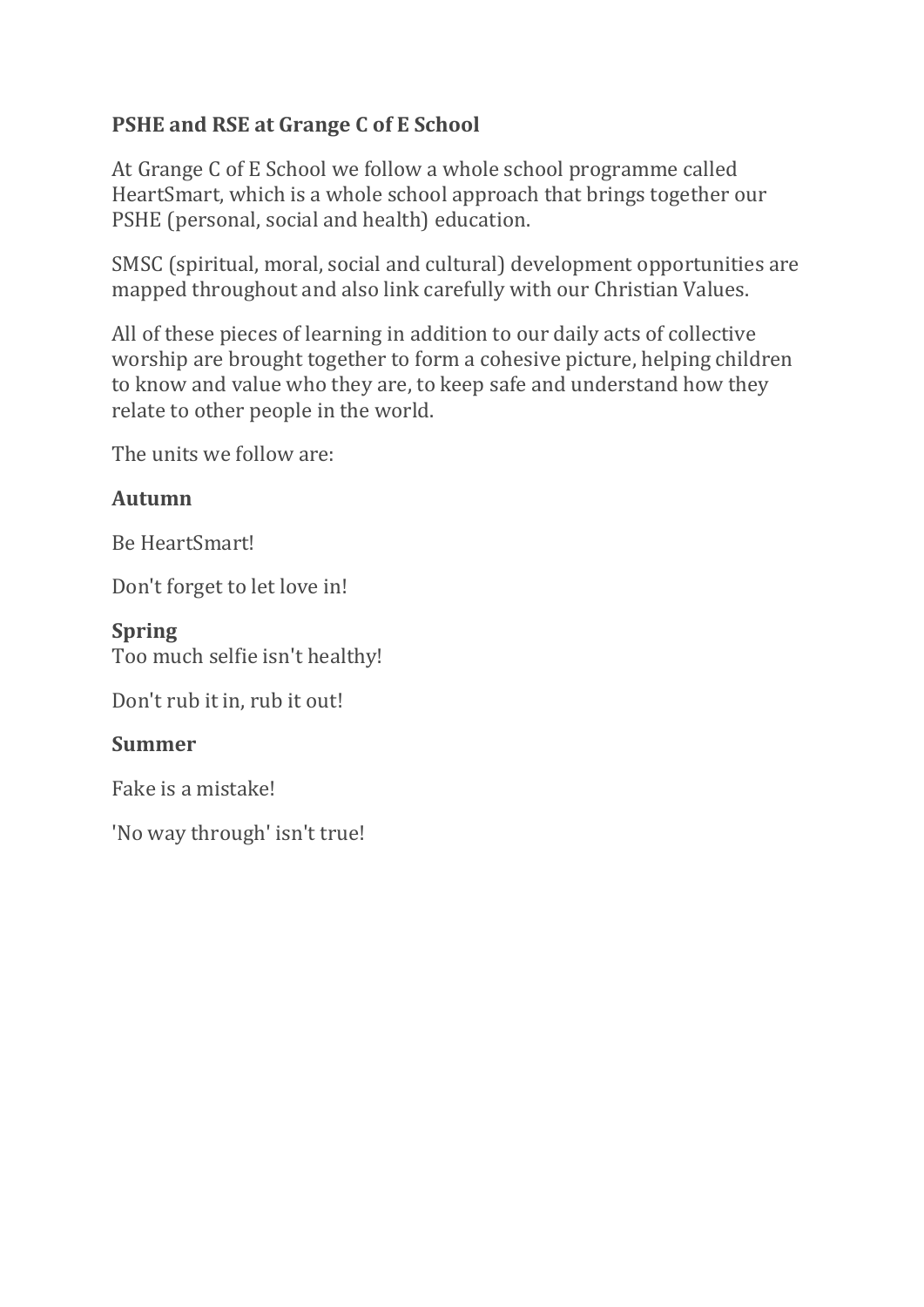# **The HeartSmart High Five**

Language creates culture. That's why the HeartSmart high five are a big deal.



# **Relationship and Sex Education(RSE)**

The work we do with HeartSmart over the year helps with our RSE curriculum in helping to foster pupil well-being and develop resilience and values that we know are fundamental to pupils being happy, successful and productive members of society.

## **Kidsafe**

### <https://www.kidsafeuk.co.uk/>

Our school is a Kidsafe registered school and Mrs Jayne Holding and Mrs Paula Whinfield are both accredited trainers.

The primary purpose of the Kidsafe programme is to equip our children with simple, yet effective skills to keep themselves safe from harm without shattering their innocence.

The programme is delivered in the classroom with active participation from class teachers. The course material is always age appropriate with key messages delivered through the use of media, including song, rhyme and action, puppetry, group discussions and worksheets.

Prior to any of the sessions all parents are invited to a general information session about the programme.